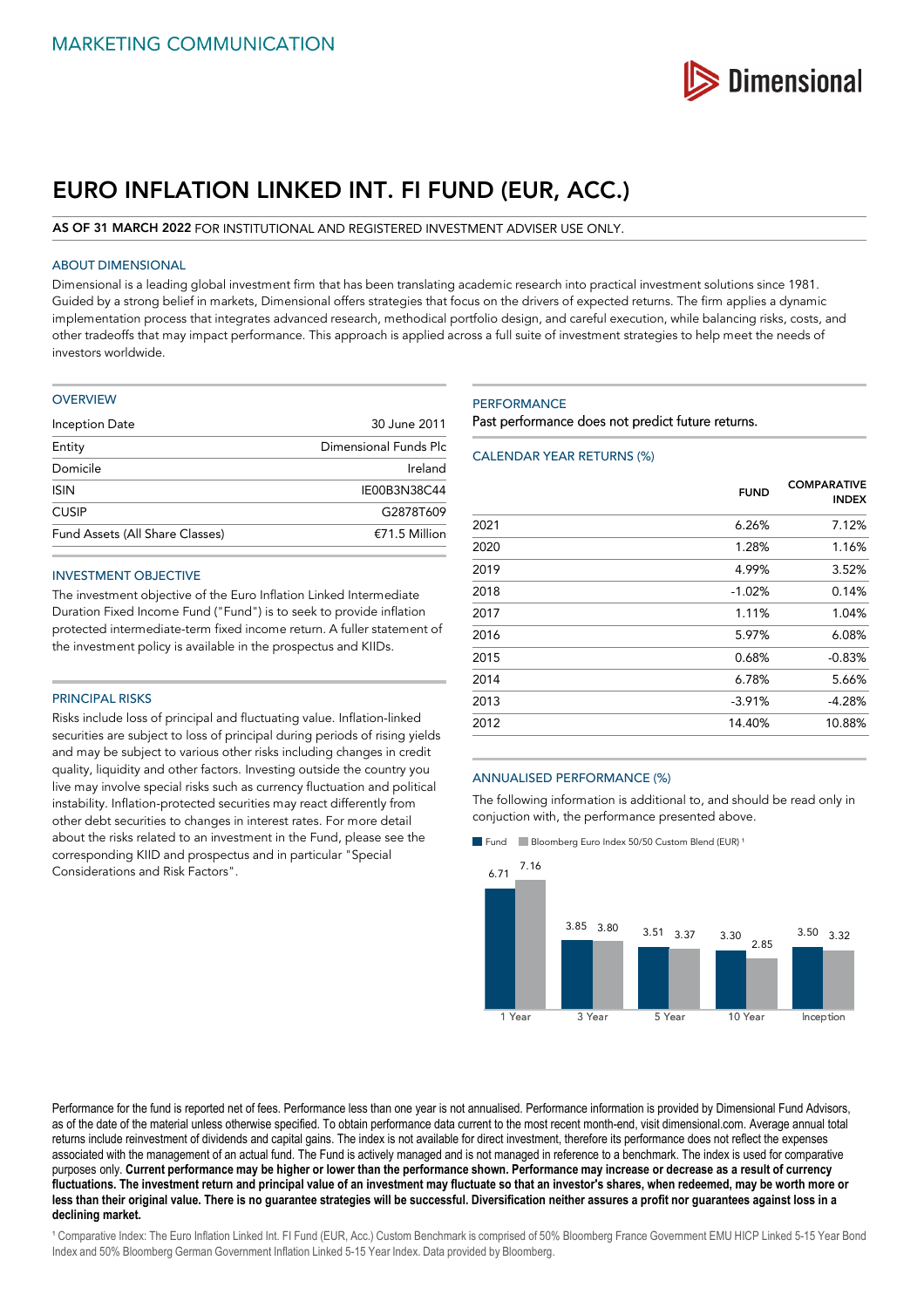| AAA | 12.98% |
|-----|--------|
| AA  | 87.02% |

# MATURITY ALLOCATION

| 3 - 6 Months  | 0.04%  |
|---------------|--------|
| 1 - 3 Years   | 3.33%  |
| 3 - 5 Years   | 7.40%  |
| 5 - 7 Years   | 33.09% |
| 7 - 10 Years  | 25.13% |
| 10 - 20 Years | 31.01% |

## **CHARACTERISTICS**

| Number of Holdings         | 14       |
|----------------------------|----------|
| Average Maturity (Years)   | 8.66     |
| Yield to Maturity          | $-1.80%$ |
| Average Duration (Years)** | 8.39     |

# TOP COUNTRIES

| France  | 87.02% |
|---------|--------|
| Germany | 12.98% |
|         |        |

## **CHARGES**

| Annual Management Charge  | 0.15%    |
|---------------------------|----------|
| Ongoing Charges Figure ** | $0.21\%$ |

The ongoing charges figure is based on expenses for the year ending November 2021. It may vary from year to year. It excludes portfolio transaction costs and performance fees, if any.

\*\* As at 1 April 2022

<sup>2</sup> Credit rating agencies Moody's Investor Service, Fitch Ratings, and Standards & Poor's Corporation rate the credit quality of debt issues. For reporting purposes, we generally assign a composite rating based on stated ratings from Nationally Recognized Statistical Ratings Organizations (''NRSROs''). For example, if Moody's, Fitch, and S&P all provide ratings, we assign the median rating. In certain instances, such as Pre-Refunded Municipals and US Treasury and Agency securities, we will assign the internal Dimensional rating. The internal Dimensional rating can only be as high as the highest stated credit rating from an NRSRO.

Holdings are subject to change. Numbers may not total 100% due to rounding.